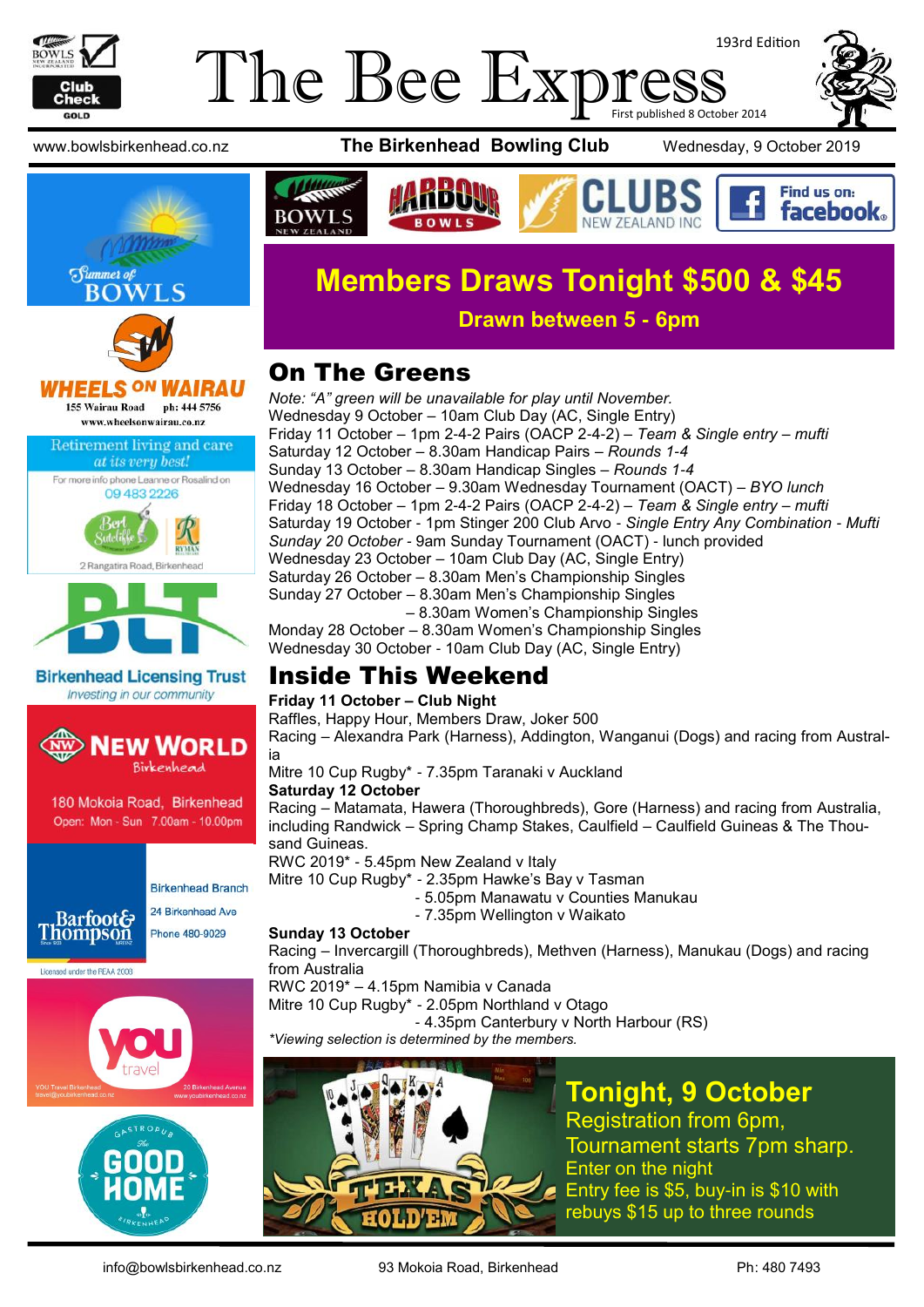www.bowlsbirkenhead.co.nz **The Birkenhead Bowling Club** Wednesday, 9 October 2019





**Tim Roskruge** 

Starship

Birkenhead 09 480 9029<br>E: troskruge@barfoot.co M: 0274 923 125<br>P: 09 418 3846 Birkenhead 24 BH<br>P O Box 34027 BM



onal Apparel & Products, Corporate Gifts **Customised Team & Club Uniforms** M: 0275 297-297 www.emmiesw





**ASBESTOS MANAGEMENT PLANS** 







BIRKENHEAD Recreation Drive PH: 418 2424 Proudly Supporting Bowls Birkenhead www.birkenheadrsa.com



#### Social Bowls

Join Social Bowls and see what's been missing from your Monday evenings. This isn't like the game your grandfather plays. It's noisy, social, meet new people, short time, bar open, meal provided and loads of prizes each night. Phone Evan if you want in 021 057-5491 All starts 6pm Monday 4 November

#### Wozza Wins Final

Sky Survivor NRL Finals reached its conclusion Sunday night with the Roosters beating the Raiders 14 – 8 under somewhat controversial circumstances in the Grand final As the Club's Sky Survivor NRL Finals went, four remained from the original ten entrants. All four took the bookie's favourite, the Roosters. Ray Munce 32-12, Warren Lush 24-10, Jim Galloway along with Terry&Herbie-syndicate both had 24-16.

Warren Lush took out the \$400 first prize, while Jim Galloway and Terry&Herbie-syndicate split the \$100 second prize.

Thanks all those that have participated in the various Sky Survivors over the year, it will be back next year.

## Quadrangular Round Up

By Lindsay Knight

*Reproduced from BNH website*

Bowls North Harbour's representative teams mainly struggled when the quadrangular inter -tournaments were held at Browns Bay, Mairangi Bay and Sunnybrae clubs on Sunday. Auckland and Bay of Plenty were dominant in both men's and women's events, with Auckland winning the women's premier one competition as well as the men's premier two. Bay of Plenty won the women's premier two and the men's premier one.

Harbour finished third ahead of Northland in the women's premier one and third in the women's premier two just behind Auckland on differential. In the men's premier one Harbour finished third and in premier two was bottom of the four teams.

In the one-to-five representative quadrangular North Harbour did well in the men's to finish second behind Auckland, heading off Bay of Plenty and Northland, while the women's team did well, considering it contains many newcomers, to finish a close third behind Northland and Auckland.

Coach-manager Gary Stevens said both the men's teams had paid for having had disappointing second round results. "That's what killed us," he said. He pointed out the tournament was seen as a preparation for other events later in the seasons and different combinations were being tried.

Women's coach-manager Graham Dorreen was reasonably happy with his side's performances as a number of new players were getting a chance because of the absence of many top players for various reasons. Missing were Selena Goddard, Lisa Parlane, Elaine McClintock and Anne Dorreen.

There were some encouraging efforts, with a pairs combination of Connie Mathieson and Elizabeth Ring winning all three of its matches.



**Tuesday 5 November @ Birkenhead Bowling Club Stuie's Punters Bar & Winning Post Lounge**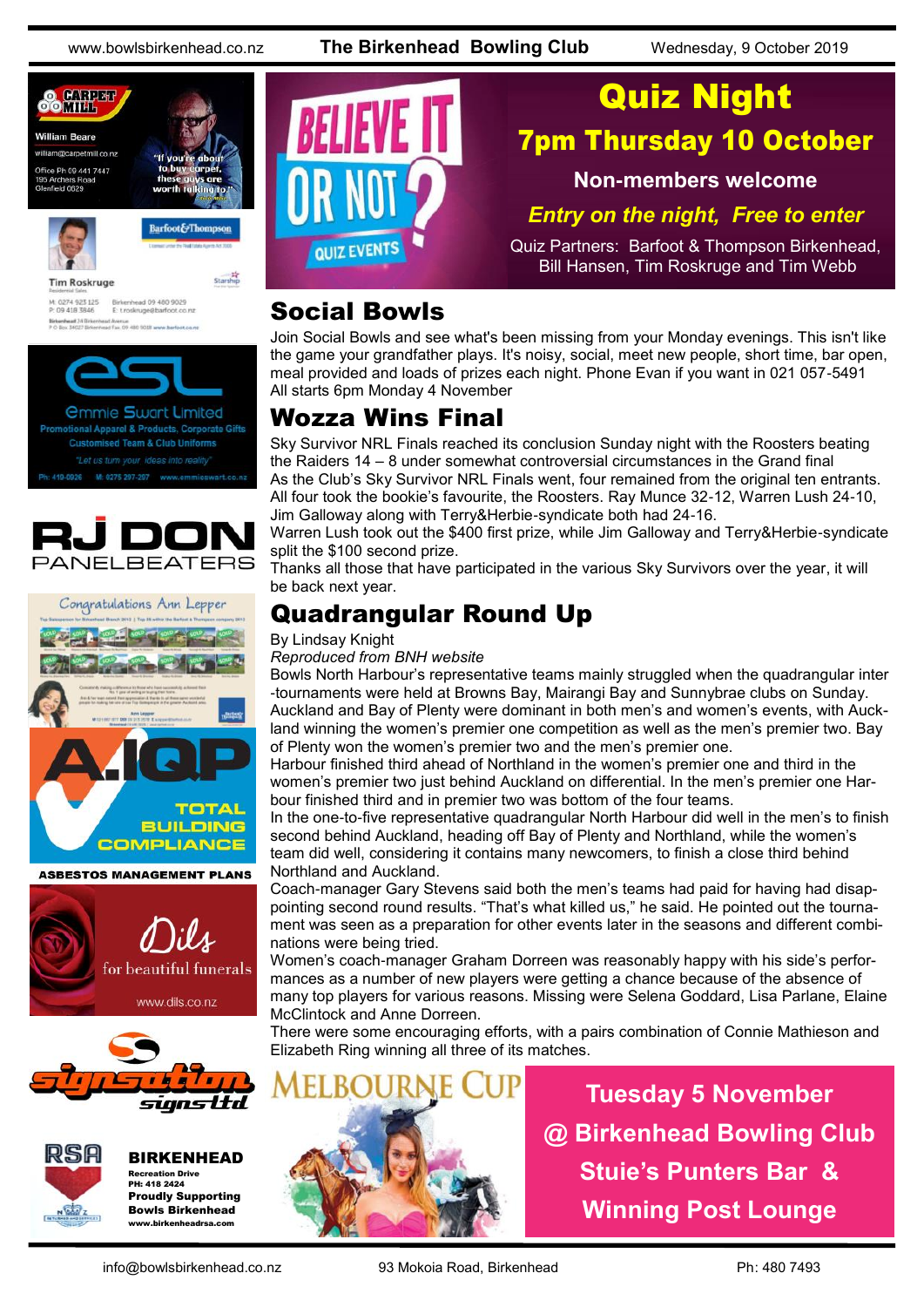www.bowlsbirkenhead.co.nz **The Birkenhead Bowling Club** Wednesday, 9 October 2019



# **Housie! - Thursday 17 October Caller: Kevin "Scratchy" George Cash Prizes First Game 7pm Bingo cards only \$1 per card**

Further info ph: 0275 297297, Entry restricted to 18 years and over Housie! Bingo! every third Thursday in the month

#### Karen Murphy Bowls Clinic

In association with the \$6,500 Good Home Birkenhead Women's Pair and with the support of the BNH Bias Fund. Birkenhead is pleased to offer the women bowlers out there an opportunity to attend one of Karen Murphy's Bowls Clinics with sessions to be held in the mornings and afternoons of Thursday 13 and Friday 14 February 2020.

Receive expert coaching in skills training, psychology for bowls, delivery and technique, tactical play and shot selection. Learn how to train effectively and gain an advantage over your opposition.

An added bonus for those attending\* one of Karen's Bowls Clinics is that Karen will select one of the attendees to lead for her in the \$6,500 The Good Home Birkenhead Women's Pairs\*. An opportunity that doesn't come around too often, partner up with one of the world's best.

To secure a place email [secretary@bowlsbirkenhead.co.nz](mailto:secretary@bowlsbirkenhead.co.nz) or phone/text 027 6661618 with your name, contact details, Club and which session you wish to attend. Places are limited to only 16 ladies per session. Sessions are morning (10am-Midday) or afternoon (1pm-3pm), \$50 per session.

*\*Terms and Conditions apply.*

### Waitangi Day Charity Tournament

This season Waitangi Day is all in support of Harbour Hospice. Entries are now open. Items to donate for raffles and auctions ring Louise Fox 021 2357121

#### Continuous Ham Raffles

Christmas is fast approaching and again the continuous ham raffles are now on sale at the bar. Two dollars per number, per raffle. Each raffle is drawn the Friday after it is sold out. Drawn during the club membership draw time slot. Winning raffles may be collected after 5pm Wednesday 18 December from Birkenhead Bowling Club. Raffles not collected on the 18 December will be named and placed in the chiller for collection, the club and persons running the raffle are not responsible for any raffles left in the chiller



## Wednesday Club Days for All

All playing members welcome. These days are ideal for first years and newer members to the club to meet fellow members and enjoy the hospitality and comradery out on the green and inside the Club. Dress of the day is creams or club uniform. Bring your lunch along and enjoy a relaxing day out on the greens. Single entry with teams drawn and graded. The fourth Wednesday of each month is even more special with Club Partner Bert Sutcliffe Retirement Village providing additional prizes. Free up your Wednesdays and come along.

**Sunday 20 October Sunday Tournament (OACT) – lunch provided**

*Limited to 14 teams Get a team & enjoy a day on the green with a buffet lunch provided*